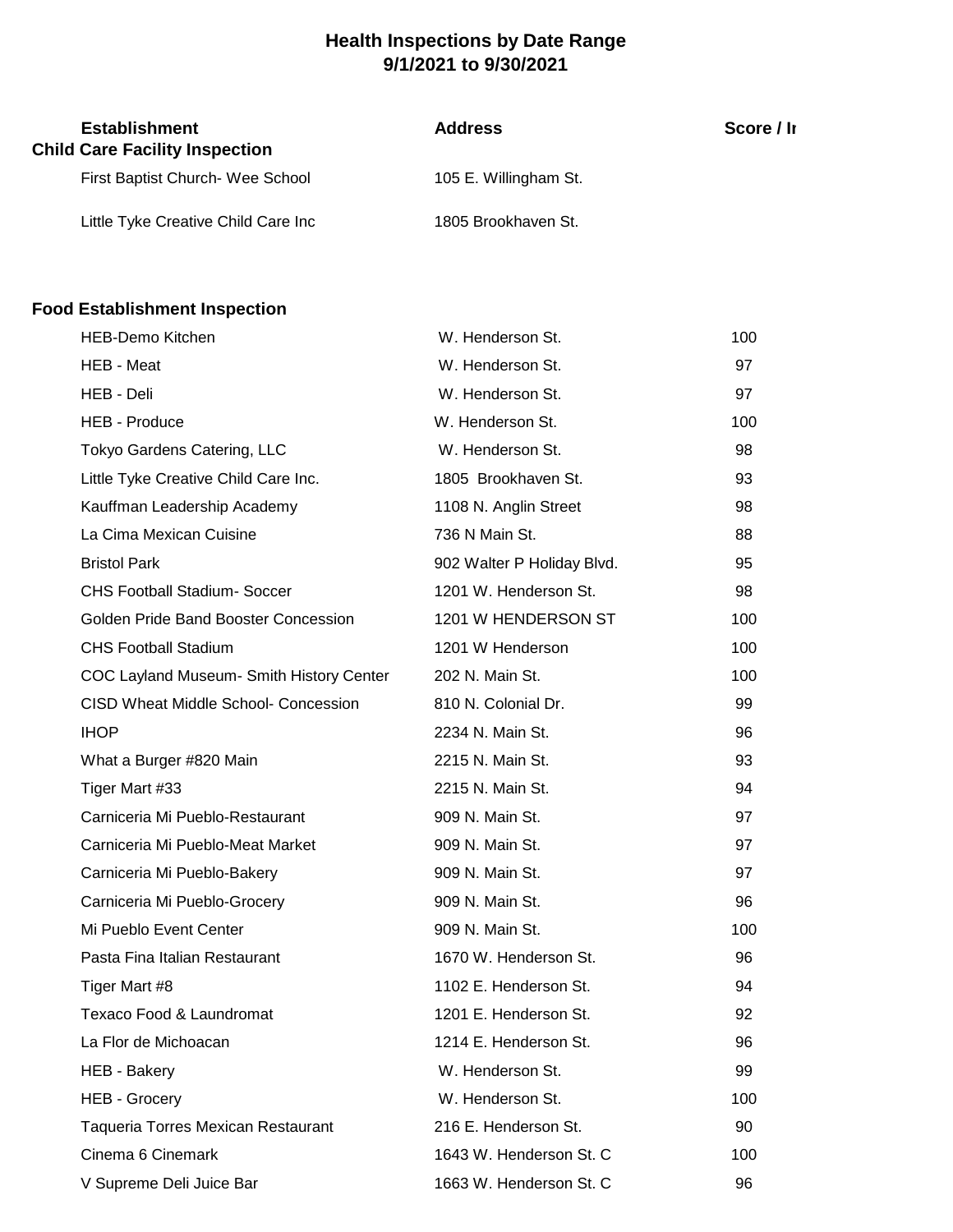| Tony's Mexican Video      | 1031 N. Granbury St. | 100 |
|---------------------------|----------------------|-----|
| The Black Sheep Bar/Grill | 211 S. Caddo St.     | 79  |
| Tobias Ortiz Tacos        |                      | .97 |
| Carmelita's Pupuseria     | 1101 GRANBURY ST     | 70  |

## **Playground Safety Inspection**

| First Baptist Church- Wee School         | 105 E. Willingham St.  |
|------------------------------------------|------------------------|
| Little Tyke Creative Child Care Inc. (1) | 1805 Brookhaven St.    |
| Little Tyke Creative Child Care Inc. (2) | 1805 Brookhaven St.    |
| Pool and Spa - Follow Up                 |                        |
| FairBridge Inn & Suites                  | 2117 N. Main St.       |
| Motel 6 - Pool                           | 1720 W Henderson St.   |
| Villas @Henderson                        | 303 N Hyde Park Blvd.  |
| Villas @Henderson                        | 303 N Hyde Park Blvd.  |
| <b>Cimarron Springs</b>                  | 1303 E KILPATRICK AVE, |
| Days Inn & Suites                        | 2005 N. Main St.       |
| Super 8-Pool                             | 1707 W. Henderson St.  |
| <b>Temporary Food Inspection</b>         |                        |
| DK Shrimp Truck                          | 1511 W HENDERSON ST    |
| <b>K&amp;S Food Truck</b>                | 1501 W HENDERSON ST,   |
| Loaf'N Dog                               | 208 E CHAMBERS ST      |
| La Cima Food Truck                       | 1511 W HENDERSON ST    |
| Pa's Kettle Corn & Treats                | 208 E HENDERSON ST     |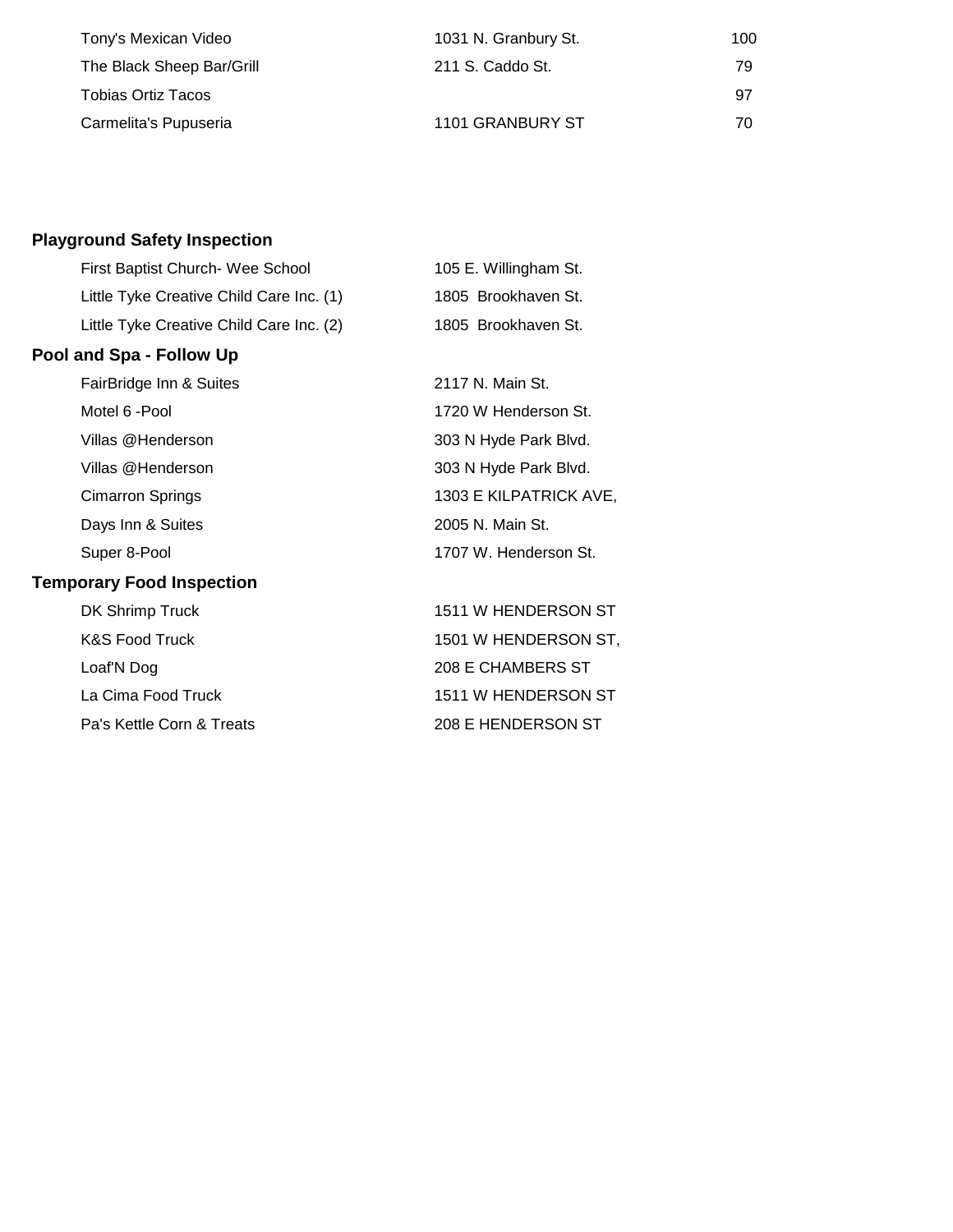## **SSPECTION Result**

IN COMPLIANCE

IN COMPLIANCE

IN COMPLIANCE IN COMPLIANCE IN COMPLIANCE IN COMPLIANCE IN COMPLIANCE IN COMPLIANCE IN COMPLIANCE IN COMPLIANCE IN COMPLIANCE IN COMPLIANCE IN COMPLIANCE IN COMPLIANCE IN COMPLIANCE IN COMPLIANCE IN COMPLIANCE IN COMPLIANCE IN COMPLIANCE IN COMPLIANCE IN COMPLIANCE IN COMPLIANCE IN COMPLIANCE IN COMPLIANCE IN COMPLIANCE IN COMPLIANCE IN COMPLIANCE IN COMPLIANCE IN COMPLIANCE IN COMPLIANCE IN COMPLIANCE IN COMPLIANCE IN COMPLIANCE